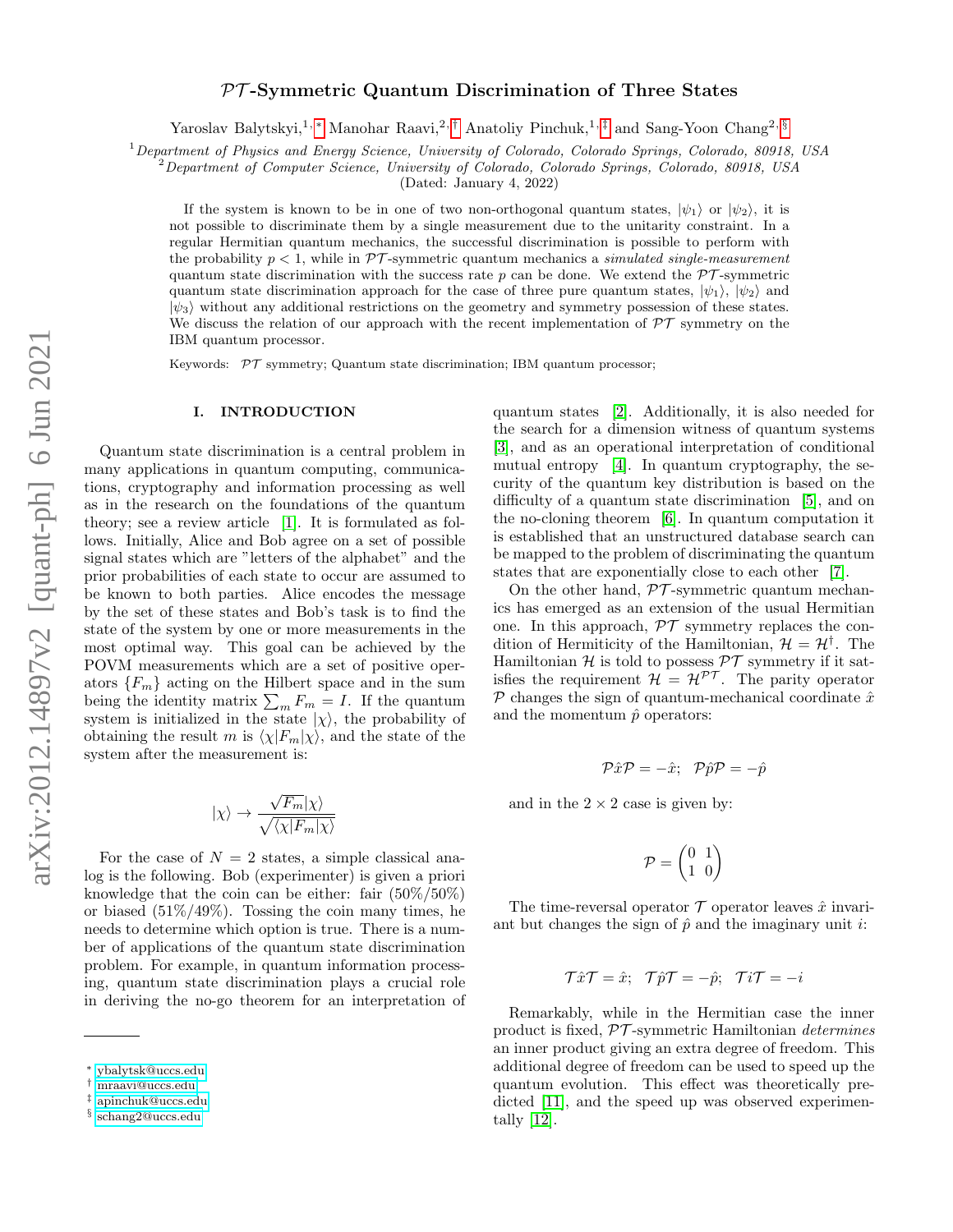Additionally, the application of this degree of freedom enables to discriminate two non-orthogonal states, in principle, by a single measurement [\[13\]](#page-5-9). However, in such an approach, the initial Hilbert space of the system in which the state vectors are defined is changed to a new one spanned on the eigenvectors of the  $\mathcal{PT}$ symmetric Hamiltonian, and this change is carried out by a similarity transformation which introduces a probability that the measurement produces a null result. As a result, the evolution of the projected wave function resulting in a perfect state discrimination is described by the  $PT$ -symmetric Hamiltonian. However, the norm of the corresponding projected component of the wave function is less than one, and an inconclusive result is obtained with probability greater than zero. Therefore, while, in principle, to distinguish  $N = 2$  states we need only a single measurement, even in the ideal noiseless case application of more than one measurement may be required since some of them may be inconclusive. In this sense  $\mathcal{PT}$ -symmetric quantum discrimination approach is similar to an unambiguous state discrimination [\[14\]](#page-5-10).

A general  $\mathcal{PT}$ -symmetric Hamiltonian has the following form [\[13\]](#page-5-9):

<span id="page-1-0"></span>
$$
\mathcal{H} = \mathcal{H}^{\mathcal{PT}} = \begin{pmatrix} re^{i\theta} & s \\ s & re^{-i\theta} \end{pmatrix}
$$
 (1)

with r, s and  $\theta$  being real parameters. The additional degree of freedom provided by  $\mathcal{PT}$  symmetry is represented by  $\alpha$  parameter which is defined by the parameters of  $\mathcal{PT}$ -symmetric Hamiltonian, Eqn.[\(1\)](#page-1-0), sin( $\alpha$ ) =  $\frac{r}{s}$  sin (θ). An inner product is defined by the C operator which commutes with  $H$  and  $\mathcal{PT}$ :

$$
[\mathcal{C}, \mathcal{H}] = 0, \ [\mathcal{C}, \mathcal{PT}] = 0
$$

and which is absent in a regular Hermitian case:

$$
\mathcal{C} = \frac{1}{\cos{(\alpha)}} \begin{pmatrix} i \sin{(\alpha)} & 1 \\ 1 & -i \sin{(\alpha)} \end{pmatrix}
$$

The bra-vector of the state  $|\mu\rangle$  is given by:

<span id="page-1-1"></span>
$$
(\langle \mu |)_{\mathcal{CPT}} = (\mathcal{CPT}|\mu \rangle)^{T} \tag{2}
$$

and the corresponding  $\mathcal{CPT}$  scalar product of two vectors  $|\mu\rangle$  and  $|\nu\rangle$ :

$$
\langle \mu | \nu \rangle = (\mathcal{CPT}\mu)^T \cdot \nu
$$

where the superscript  $T$  means the matrix transposition. For the number of reference states  $N = 2$  two alternative approaches are possible [\[13\]](#page-5-9):

• Solution 1: Adjusting PT -symmetric Hamiltonian in such a way that its  $\mathcal{CPT}$  inner product interprets  $|\psi_1\rangle$  and  $|\psi_2\rangle$  as being orthogonal.

• Solution 2: Using PT -symmetric Hamiltonian to evolve the states  $|\psi_1\rangle$  and  $|\psi_2\rangle$  into orthogonal under the Hermitian scalar product.

Moreover, recently the  $\mathcal{PT}$  symmetric quantum state discrimination corresponding to *Solution 2* was investigated using the emergent technology of superconducting quantum processors [\[15\]](#page-5-11), substantial progress on which was achieved by IBM, by employing the dilation method involving an ancillary qubit [\[16\]](#page-5-12).

The goal of our paper is to extend the  $\mathcal{PT}$ -symmetric quantum state discrimination approach for the case of  $N = 3$  pure quantum states. In general, for the case when  $N > 2$ , optimal state discrimination is solved only under the conditions of possessing particular symmetries such as "geometrically uniform" states [\[17\]](#page-5-13) and mirror symmetric states [\[18\]](#page-5-14). The usage of an additional degree of freedom provided by  $\mathcal{PT}$  symmetry allows to relax an assumption about the possession of certain symmetries of quantum states. In our approach, we use the combination of the application of the gates and both Solution 1 and Solution 2. Under the same assumptions used for the two-state  $\mathcal{PT}$ -symmetric discrimination, we extend this approach to  $N = 3$  case and show that in principle it is possible to find the state of the system with at most two identical prepared samples for the measurements.

## II. EXTENSION TO  $N = 3$  QUANTUM STATES

Our approach involves three steps:

- Step 1: With the use of Solution 2, adjust the first two vectors  $|\psi_1\rangle$  and  $|\psi_2\rangle$  on the opposite sides of the Bloch sphere, i.e. make them orthogonal in a sense of the Hermitian scalar product.
- Step 2: By applying the gates, adjust the first two states in the following way:

$$
|\psi_{1,2}\rangle\rightarrow\frac{1}{\sqrt{2}}\begin{pmatrix}1\\\pm i\end{pmatrix}
$$

and according to Eqn. [2:](#page-1-1)

$$
(\langle \psi_{1,2} |) \mathcal{CPT} \rightarrow \frac{1 \pm \sin(\alpha)}{\sqrt{2}} \begin{pmatrix} 1 \\ \mp i \end{pmatrix}
$$

As a result, the first two states are orthogonal under the  $\mathcal{CPT}$  inner product for an arbitrary value of  $\alpha$ which we are free to adjust.

• Step 3: Vary the  $\alpha$  parameter in order to adjust the angle between  $|\psi_{1,2}\rangle$  and  $|\psi_3\rangle$ , and apply the  $\mathcal{CPT}$  measurement to eliminate one of the states.

We start from three completely arbitrary states without any assumption on possessing any symmetry:

$$
\left|\psi_{i}\right\rangle = \begin{pmatrix} \cos\left(\frac{\theta_{i}}{2}\right) \\ e^{i\phi_{i}}\sin\left(\frac{\theta_{i}}{2}\right) \end{pmatrix}; i \in [1,3]
$$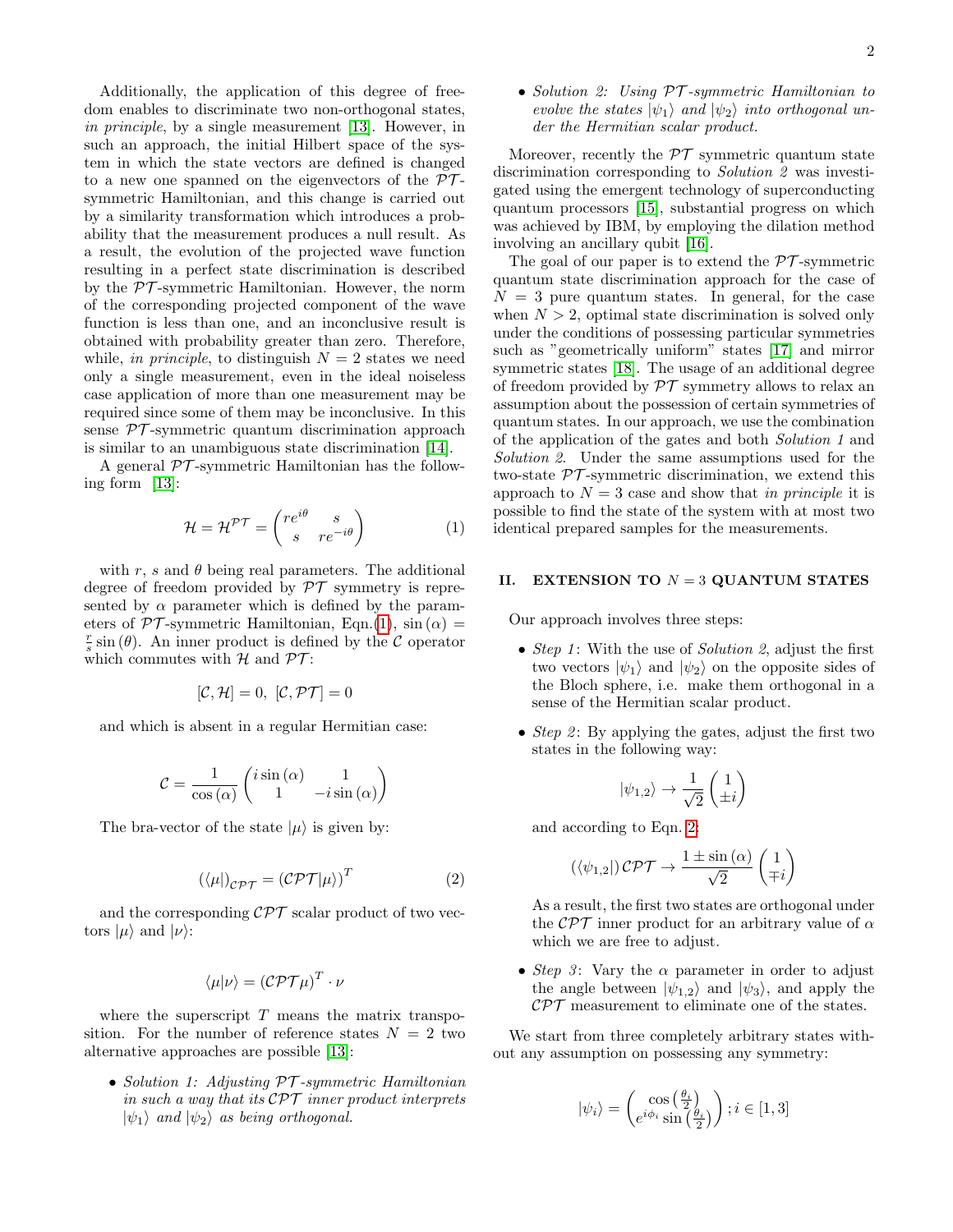where  $\theta_i$  are the parallels and  $\phi_i$  are the meridians of the positions of the  $|\psi_i\rangle$  vectors on the Bloch sphere. We assume these three states to have the prior probabilities to be  $p_i$ . Without loss of generality, we assume the first state  $|\psi_1\rangle$  to have to highest prior probability:  $p = \max_{i \in [1, 2]} \{p_i\}$  and the aim of the first measurement is  $i \in [1,3]$ to eliminate the state with the highest prior probability first.

We use the following gates to adjust our states in a convenient positions for the Hamiltonian evolution by Solu $tion 2:$ 

$$
R_1 = \begin{pmatrix} \cos\left(\frac{\theta_1}{2}\right) & \sin\left(\frac{\theta_1}{2}\right)e^{-i\phi_1} \\ -\sin\left(\frac{\theta_1}{2}\right)e^{i\phi_1} & \cos\left(\frac{\theta_1}{2}\right) \end{pmatrix}
$$

 $\begin{pmatrix} 1 & 0 \\ 0 & 0 \end{pmatrix}$  $0 -ie^{-i\lambda - i\phi_2}$ 

 $\setminus$ 

 $R_2 =$ 

$$
R_3 = \begin{pmatrix} \cos\left(\frac{\pi - 2\sigma}{4}\right) & -i\sin\left(\frac{\pi - 2\sigma}{4}\right) \\ -i\sin\left(\frac{\pi - 2\sigma}{4}\right) & \cos\left(\frac{\pi - 2\sigma}{4}\right) \end{pmatrix}
$$

where  $\sigma$ , and  $\lambda$  parameters are given in the Eqn[.3](#page-2-0) and Eqn[.4.](#page-2-1) These gates transform our states as:

$$
|\psi_i\rangle \to R_3 R_2 R_1 |\psi_i\rangle, k \in [1,3]
$$

After their application, the first two our states take the form convenient for the subsequent Hamiltonian evolution:

$$
|\psi_{1,2}\rangle\rightarrow \begin{pmatrix}\cos\left(\frac{\pi\mp2\sigma}{4}\right)\\-i\sin\left(\frac{\pi\mp2\sigma}{4}\right)\end{pmatrix}
$$

The third state takes the following form:

$$
|\psi_3\rangle \rightarrow \begin{pmatrix} \cos\left(\frac{\mu}{2}\right) \\ e^{i\nu}\sin\left(\frac{\mu}{2}\right) \end{pmatrix}
$$

with the  $\mu$  and  $\nu$  parameters given by an Eqn[.5.](#page-2-2)

<span id="page-2-0"></span>
$$
\cos(\sigma) = \sqrt{\frac{1 + \cos(\theta_1)\cos(\theta_2) + \sin(\theta_1)\sin(\theta_2)\cos(\phi_1 - \phi_2)}{2}}
$$
(3)

<span id="page-2-1"></span>
$$
\lambda = \arctan\left(\frac{\sin\left(\frac{\theta_1}{2}\right)\cos\left(\frac{\theta_2}{2}\right)\sin\left(\phi_2 - \phi_1\right)}{\cos\left(\frac{\theta_1}{2}\right)\sin\left(\frac{\theta_2}{2}\right) - \sin\left(\frac{\theta_1}{2}\right)\cos\left(\frac{\theta_2}{2}\right)\cos\left(\phi_2 - \phi_1\right)}\right) - \arctan\left(\frac{\sin\left(\frac{\theta_1}{2}\right)\sin\left(\frac{\theta_2}{2}\right)\sin\left(\phi_2 - \phi_1\right)}{\cos\left(\frac{\theta_1}{2}\right)\cos\left(\frac{\theta_2}{2}\right) + \sin\left(\frac{\theta_1}{2}\right)\sin\left(\frac{\theta_2}{2}\right)\cos\left(\phi_2 - \phi_1\right)}\right)
$$
\n(4)

<span id="page-2-2"></span>
$$
\beta = \cos\left(\frac{\theta_1}{2}\right)\cos\left(\frac{\theta_3}{2}\right)\cos\left(\frac{\pi - 2\sigma}{4}\right)\left(1 + \tan\left(\frac{\theta_1}{2}\right)\tan\left(\frac{\pi - 2\sigma}{4}\right)e^{i\phi_1 - i\phi_2 - i\lambda}\right) +
$$
  
+ 
$$
\sin\left(\frac{\theta_1}{2}\right)\sin\left(\frac{\theta_3}{2}\right)\cos\left(\frac{\pi - 2\sigma}{4}\right)e^{i\phi_3 - i\phi_1}\left(1 - \cot\left(\frac{\theta_1}{2}\right)\tan\left(\frac{\pi - 2\sigma}{4}\right)e^{i\phi_1 - i\phi_2 - i\lambda}\right)
$$
  

$$
\gamma = i\cos\left(\frac{\theta_1}{2}\right)\cos\left(\frac{\theta_3}{2}\right)\sin\left(\frac{\pi - 2\sigma}{4}\right)\left(\tan\left(\frac{\theta_1}{2}\right)\cot\left(\frac{\pi - 2\sigma}{4}\right)e^{i\phi_1 - i\phi_2 - i\lambda} - 1\right) -
$$
  
-
$$
i\sin\left(\frac{\theta_1}{2}\right)\sin\left(\frac{\theta_3}{2}\right)\sin\left(\frac{\pi - 2\sigma}{4}\right)e^{i\phi_3 - i\phi_1}\left(1 + \cot\left(\frac{\theta_1}{2}\right)\cot\left(\frac{\pi - 2\sigma}{4}\right)e^{i\phi_1 - i\phi_2 - i\lambda}\right)
$$
  

$$
\cos\left(\frac{\mu}{2}\right) = \sqrt{(Re\left(\beta\right))^2 + (Im\left(\beta\right))^2} = |\beta|; \ \nu = \arctan\left(\frac{Im\left(\gamma\right)}{Re\left(\gamma\right)}\right) - \arctan\left(\frac{Im\left(\beta\right)}{Re\left(\beta\right)}\right)
$$

Then we apply the Hamiltonian evolution:

$$
e^{-i\mathcal{H}t} = \frac{e^{-ir\cos(\theta)t}}{\cos(\alpha)} \begin{pmatrix} \cos(\omega t - \alpha) & -i\sin(\omega t) \\ -i\sin(\omega t) & \cos(\omega t + \alpha) \end{pmatrix}
$$

where  $\omega = \sqrt{s^2 - r^2 \sin^2 \theta}$ . Note that in the case when  $\alpha = 0, e^{+i\mathcal{H}t}e^{-i\mathcal{H}t} = \hat{1}$ . Therefore, in order to make such an evolution successful, we choose the value of parameter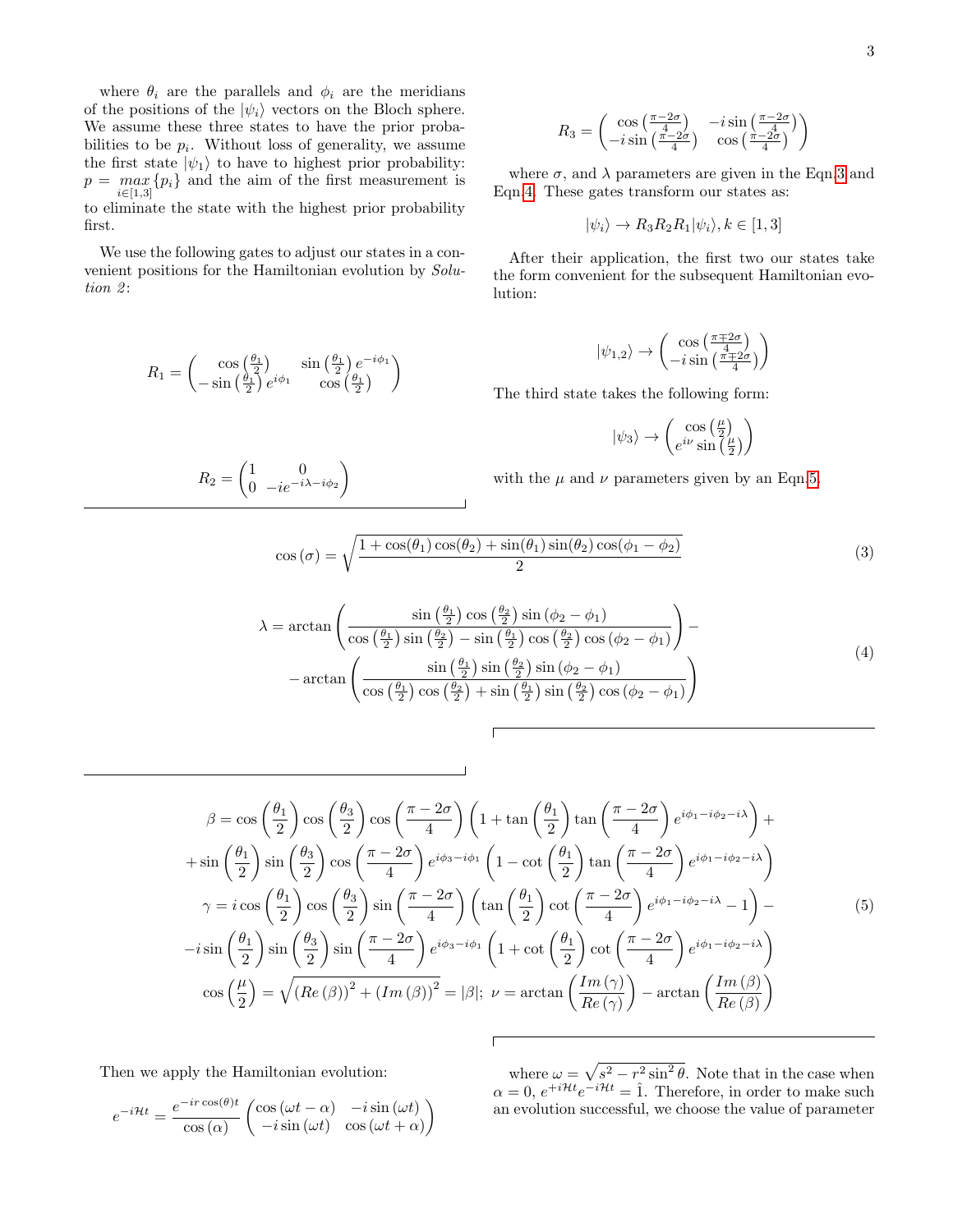$\alpha$  to be nonzero. We will specify its precise value further in the text.

After the time  $\tau$  given by an equation:

$$
\sin^2\left(\omega\tau\right) = \frac{\cos^2\alpha\cos\sigma}{2\sin\alpha - 2\sin^2\alpha\cos\sigma}
$$

the first two states become orthogonal in a sense of the Hermitian scalar product:

$$
(\langle \psi_1 | \psi_2 \rangle)_{Hermitian} = 0
$$

After the Hamiltonian evolution, the first two states are transformed to the following form:

$$
|\psi_1\rangle \rightarrow \begin{pmatrix} \cos\left(\frac{\delta}{2}\right) \\ -i\sin\left(\frac{\delta}{2}\right) \end{pmatrix}; \ |\psi_2\rangle \rightarrow \begin{pmatrix} \sin\left(\frac{\delta}{2}\right) \\ i\cos\left(\frac{\delta}{2}\right) \end{pmatrix}
$$

where the  $\delta$  parameter is given by Eqn[.6.](#page-3-0)

Next, we apply the following two gates with the  $\chi$  parameter given by Eqn[.7:](#page-3-1)

$$
R_4 = \begin{pmatrix} \cos\left(\frac{\delta}{2}\right) & i\sin\left(\frac{\delta}{2}\right) \\ i\sin\left(\frac{\delta}{2}\right) & \cos\left(\frac{\delta}{2}\right) \end{pmatrix}
$$

$$
R_5 = \begin{pmatrix} 1 & 0 \\ 0 & ie^{-i\chi} \end{pmatrix}
$$

After application of these gates, the first two of our states are on the North and South poles of the Bloch sphere while third one is specified by the parameter  $\xi$ provided by Eqn[.7:](#page-3-1)

$$
|\psi_1\rangle \rightarrow \begin{pmatrix} 1 \\ 0 \end{pmatrix}; |\psi_2\rangle \rightarrow \begin{pmatrix} 0 \\ 1 \end{pmatrix}; |\psi_3\rangle \rightarrow \begin{pmatrix} \cos\left(\frac{\xi}{2}\right) \\ i\sin\left(\frac{\xi}{2}\right) \end{pmatrix}
$$

<span id="page-3-0"></span>
$$
\cos\left(\frac{\delta}{2}\right) = \frac{\cos\left(\omega\tau - \alpha\right)\cos\left(\frac{\pi - 2\sigma}{4}\right) - \sin\left(\omega\tau\right)\sin\left(\frac{\pi - 2\sigma}{4}\right)}{\sqrt{1 - \cos\left(2\omega\tau\right)\sin^2\left(\alpha\right) + 2\sin\left(\omega\tau\right)\sin\left(\alpha\right)\left(\cos\left(\omega\tau\right)\cos\left(\alpha\right)\sin\left(\sigma\right) - \sin\left(\omega\tau\right)\cos\left(\sigma\right)\right)}}\tag{6}
$$

<span id="page-3-1"></span>
$$
\kappa = \cos\left(\frac{\mu}{2}\right) \left(\cos\left(\omega\tau - \alpha\right)\cos\left(\frac{\delta}{2}\right) + \sin\left(\omega\tau\right)\sin\left(\frac{\delta}{2}\right)\right) + ie^{i\nu}\sin\left(\frac{\mu}{2}\right) \left(\cos\left(\omega\tau + \alpha\right)\sin\left(\frac{\delta}{2}\right) - \sin\left(\omega\tau\right)\cos\left(\frac{\delta}{2}\right)\right)
$$

$$
\zeta = i\cos\left(\frac{\mu}{2}\right) \left(\cos\left(\omega\tau - \alpha\right)\sin\left(\frac{\delta}{2}\right) - \sin\left(\omega\tau\right)\cos\left(\frac{\delta}{2}\right)\right) + e^{i\nu}\sin\left(\frac{\mu}{2}\right) \left(\cos\left(\omega\tau + \alpha\right)\cos\left(\frac{\delta}{2}\right) + \sin\left(\omega\tau\right)\sin\left(\frac{\delta}{2}\right)\right)
$$

$$
\cos\left(\frac{\xi}{2}\right) = \frac{|\kappa|}{\sqrt{|\kappa|^2 + |\zeta|^2}}; \ \chi = \arctan\left(\frac{Im\left(\zeta\right)}{Re\left(\zeta\right)}\right) - \arctan\left(\frac{Im\left(\kappa\right)}{Re\left(\kappa\right)}\right) \tag{7}
$$

Additionally, we apply the following gate:

$$
R_6=\frac{1}{\sqrt{2}}\begin{pmatrix}1&i\\i&1\end{pmatrix}
$$

which puts our states in a convenient positions for the CPT measurements and  $\rho = \xi + \frac{\pi}{2}$ :

$$
\left|\psi_{1}\right\rangle \rightarrow\frac{1}{\sqrt{2}}\begin{pmatrix}1\\i\end{pmatrix};\:\left|\psi_{2}\right\rangle \rightarrow\frac{1}{\sqrt{2}}\begin{pmatrix}1\\-i\end{pmatrix};\:\left|\psi_{3}\right\rangle \rightarrow\begin{pmatrix}\cos\left(\frac{\rho}{2}\right)\\i\sin\left(\frac{\rho}{2}\right)\end{pmatrix}
$$

Note that the  $\mathcal{CPT}$  scalar product of the first two states is zero for an arbitrary value of the  $\alpha$  parameter:

$$
(\langle \psi_1 | \psi_2 \rangle)_{\mathcal{CPT}} = 0
$$

since

$$
(\langle \psi_1 | \rangle_{\mathcal{CPT}} = \frac{(1 + \sin(\alpha))}{\sqrt{2}\cos(\alpha)} \begin{pmatrix} 1 \\ -i \end{pmatrix}^T
$$

This makes the cosine of the angle between the first two states zero and allows us to vary the value of  $\alpha$  for adjusting the relative angles between the the first/second and the third state,  $\kappa_{13}$  and  $\kappa_{23}$ :

$$
\cos^2{(\kappa_{12})} = 0
$$

The resulting cosines squared of the angles between these three states  $\kappa_{13}$  and  $\kappa_{23}$  are given by:

$$
\cos^2 (\kappa_{13}) = \frac{(1 + \sin (\alpha)) (1 + \sin (\rho))}{2 (1 + \sin (\alpha) \sin (\rho))}
$$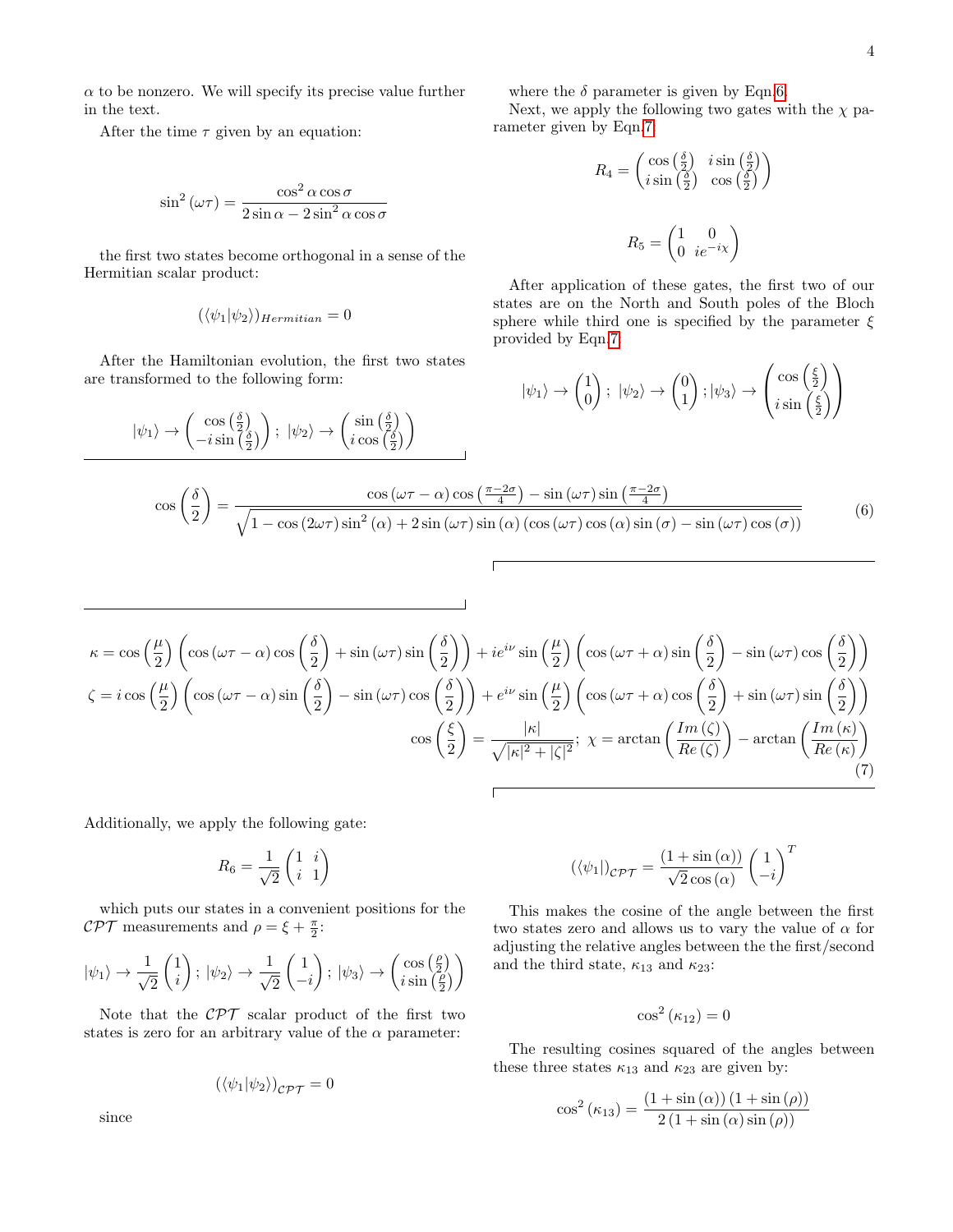$$
\cos^2(\kappa_{23}) = \frac{(1 - \sin(\alpha)) (1 - \sin(\rho))}{2 (1 + \sin(\alpha)) \sin(\rho))}
$$

In the limit when  $\alpha \to -\frac{\pi}{2}$  and  $\kappa_{23} \to 0$ , the geometry of the states is shown on Fig[.1,](#page-4-0) and for the case when  $\alpha \to \frac{\pi}{2}$  and  $\kappa_{13} \to 0$  on the Fig[.2](#page-4-1) correspondingly.



<span id="page-4-0"></span>FIG. 1. The geometry of the three states when  $\kappa_{23} \sim$  $\left(\frac{\pi}{2} + \alpha\right) \to 0.$ 



<span id="page-4-1"></span>FIG. 2. The geometry of the three states when  $\kappa_{13} \sim$  $\left(\frac{\pi}{2} - \alpha\right) \to 0.$ 

Adjusting our Hamiltonian (and simultaneously the  $\mathcal{CPT}$  scalar product) in such as way that  $\alpha \to -\frac{\pi}{2}$  which corresponds to Fig[.1,](#page-4-0) we are able to eliminate the first state  $|\psi_1\rangle$  which has the highest prior probability by a single measurement.

The  $\mathcal{CPT}$  projection operators are:

$$
\hat{P}_1 = \left( \frac{|\psi_1\rangle\langle\psi_1|}{\langle\psi_1|\psi_1\rangle} \right)_{\mathcal{CPT}} = \frac{1}{2} \begin{pmatrix} 1 & -i \\ i & 1 \end{pmatrix}
$$

$$
\hat{P}_2 = \left(\frac{|\psi_2\rangle\langle\psi_2|}{\langle\psi_2|\psi_2\rangle}\right)_{\mathcal{CPT}} = \frac{1}{2} \begin{pmatrix} 1 & i \\ -i & 1 \end{pmatrix}
$$
\nThese operators are the  $\mathcal{CPT}$  observables since:

$$
\left[ \mathcal{CPT},\hat{P}_{1,2}\right] =0
$$

Taking the limit  $\alpha \to -\frac{\pi}{2}$  and applying the measurement on the first sample  $\hat{\mathcal{M}}|\psi_{Sample_1}\rangle$  where:

$$
\hat{\mathcal{M}} = \hat{P}_1 - \hat{P}_2
$$

we can determine whether the state we are looking for is  $|\psi_1\rangle$  or one of  $|\psi_2\rangle$  and  $|\psi_3\rangle$ :

$$
\begin{cases} \mathcal{M}=1 \Rightarrow |\psi_1\rangle \\ \mathcal{M}=-1 \Rightarrow |\psi_2\rangle \text{ or } |\psi_3\rangle \end{cases}
$$

If the result of the measurement is  $\mathcal{M} = 1$ , we know that our state is  $|\psi_1\rangle$  since  $\cos^2(\kappa_{12}) = 0$  and  $\cos^2(\kappa_{13}) \to 0$ as  $\alpha \to -\frac{\pi}{2}$ . Otherwise, we exclude  $|\psi_1\rangle$  and apply the  $PT$ -symmetric quantum state discrimination for two quantum states,  $|\psi_2\rangle$  and  $|\psi_3\rangle$ , which was previously developed [\[13\]](#page-5-9).

## III. CONCLUSIONS

For the case of  $N = 3$  pure quantum states, we are able to eliminate the state with the highest prior probability first by making the angle between two of the states zero in the limit when  $\alpha \to -\frac{\pi}{2}$ . This is an extension of the result [\[11\]](#page-5-7) when the two states  $\begin{pmatrix} 1 \\ 0 \end{pmatrix}$  $\theta$ ) and  $\begin{pmatrix} 0 \\ 1 \end{pmatrix}$ 1  $\overline{\phantom{0}}$ have an angular separation of  $\pi - 2|\alpha|$ . After elimination of the state with the highest prior probability, the remaining two states can be distinguished by the two-state  $\mathcal{PT}$ symmetric quantum state discrimination. In such a way, in principle, we are able to find our state in at most 2 measurements and on average in  $(2 - p)$  measurements with  $p$  being the highest prior probability among the three states,  $p = \max_{i \in [1,3]} \{p_i\}$ . One has to keep in mind that some of the measurements may be inconclusive since the procedure involves the post-selection, so on practice more measurements may be required. Importantly, in our considerations we didn't make any assumptions on the geometry of our three states. Instead, we used an additional degree of freedom to adjust the geometry of these states before making measurements.